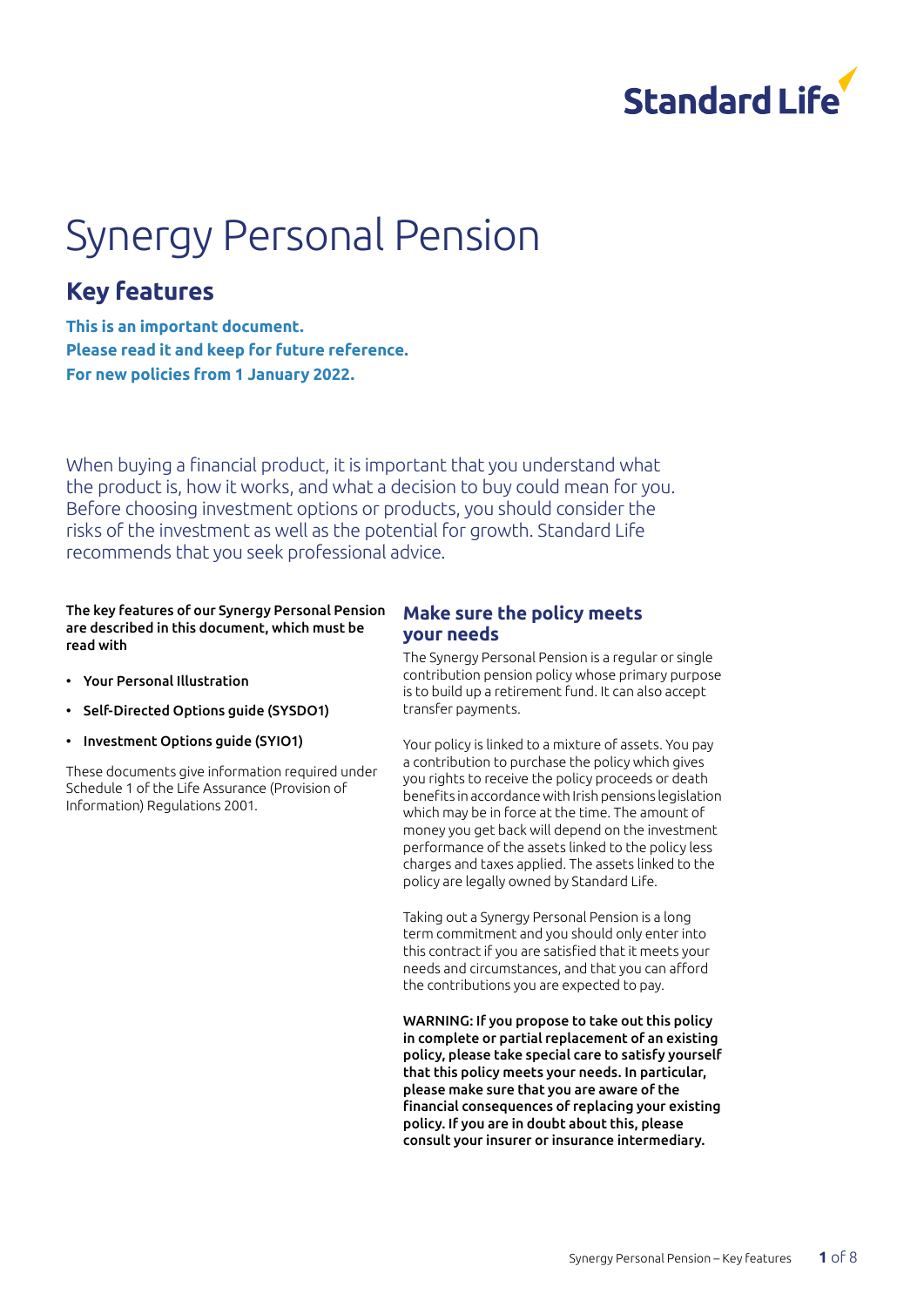#### **What happens if you want to cash in the policy early or stop paying contributions?**

You can stop paying contributions at any time. Your policy will continue to be invested and charges will continue to apply and the value of your policy may reduce over time. At a later date, you can normally start paying contributions again, if you wish. If regular contributions stop early, the value of your policy at retirement may be less than the contributions paid.

You cannot normally take pension benefits before age 60 and you cannot surrender a personal pension policy for cash. However, you can transfer the value of a personal pension policy to another Revenue approved personal pension policy or PRSA. The value of your policy may be less than the value of your contributions, especially in the early years.

#### **Early encashment charge**

If you transfer or retire your policy before the third or fifth anniversary of the date your contribution is allocated, an early encashment charge may apply, depending on what you've agreed with your financial adviser. Any transfer payment, single contribution or increases in regular contributions may also be subject to this charge if you choose to transfer or surrender from your policy.

This charge does not apply in the following circumstances:

- exercising your right to cancel the policy in the cooling-off period (please refer to **Your right of cancellation**); or
- a claim on the selected retirement age chosen at the outset of your Synergy Personal Pension; or
- a claim on death; or
- if agreed with your financial adviser.

The early encashment charge is:

| <b>Early Encashment</b><br><b>Charge within</b> | 5 years | 3 years |
|-------------------------------------------------|---------|---------|
| Year 1                                          | 5%      | 3%      |
| Year 2                                          | 4%      | 2%      |
| Year 3                                          | 3%      | 1%      |
| Year 4                                          | 2%      |         |
| Year 5                                          | 1%      |         |

The charge is a % of the value cashed in and is applied on a first in first out basis.

#### **What are the projected benefits under the policy?**

Please refer to your Personal Illustration for details.

#### **What intermediary/sales remuneration is payable?**

Your Personal Illustration will outline projected benefits, charges and intermediary remuneration applicable to your policy, based on your investment choice; and charges/commission agreed between you and your financial adviser. The levels of new business and retention generated through financial advisers may affect an element of some Standard Life employees' remuneration. Standard Life does not give financial advice.

#### **Are returns guaranteed and can the contribution be reviewed?**

The figures in your Personal Illustration are only examples and are not guaranteed; they are not minimum or maximum amounts. You could get back more or less than the projected benefits.

What you get back depends on the investment performance of the assets linked to your policy less charges and taxes applied. If the performance of the assets is lower than that assumed in your Personal Illustration, you will need to add further contributions to achieve the benefits illustrated.

#### **Can the policy be cancelled or amended by the insurer?**

We may change the terms of the policy (or issue another in its place) if;

- the Revenue directs or requires Standard Life to amend this policy, or
- it becomes impossible or impracticable to carry out any of the policy provisions because of a change in the law or other circumstances beyond our control, or
- the tax liability of Standard Life or this policy is altered or we have to pay a government levy, or
- the type of assets which may be linked to the policy is varied with the effect that there may be a different range of assets which the holdings can be composed of.

Before we alter your policy, we will give you at least one month's notice explaining the change and your options.

You must provide any information or evidence which we need to set up and administer the policy. The policy may be ended if you withhold material information or make an incorrect statement.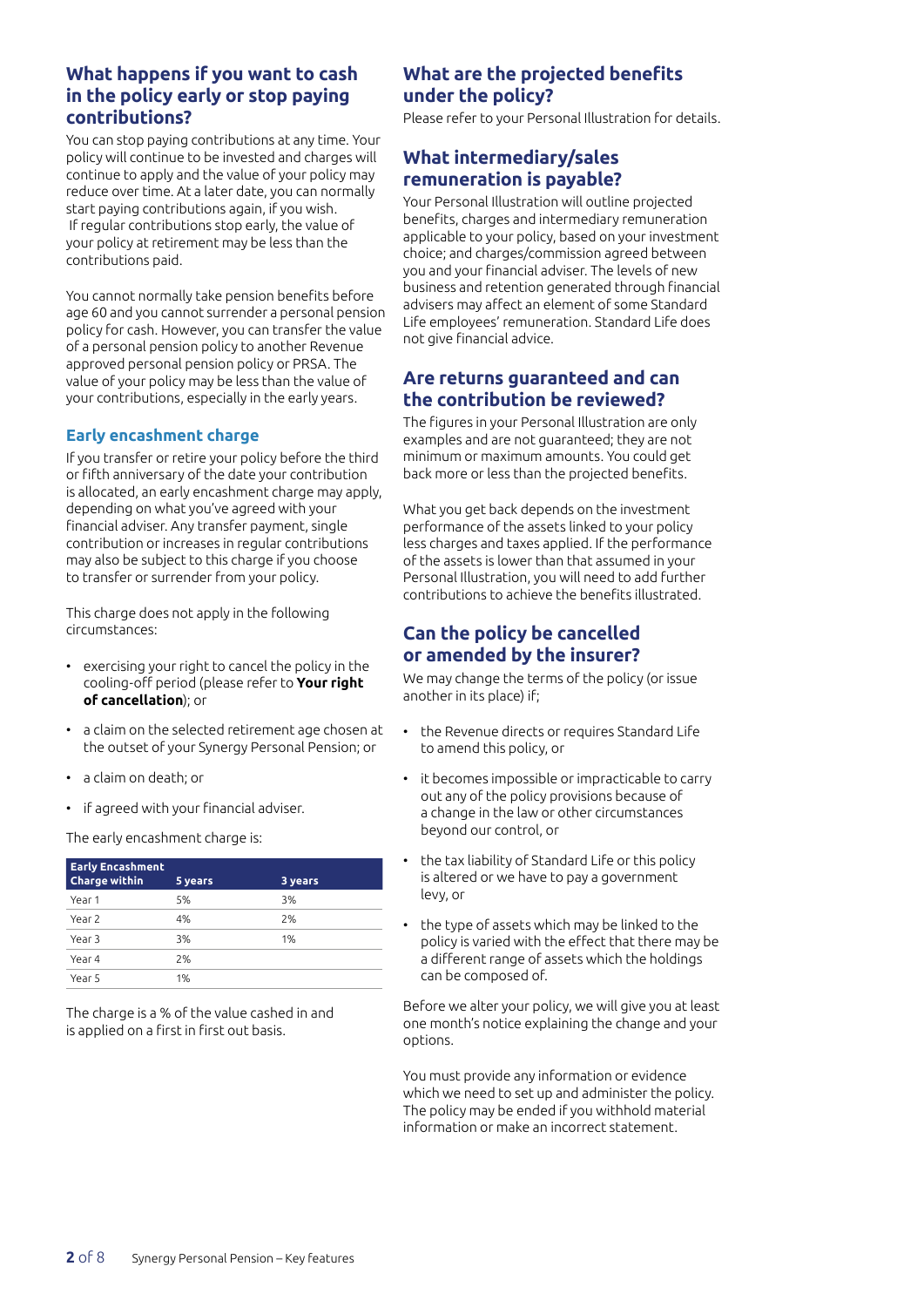#### **Information on taxation issues**

There is no maximum contribution that can be paid into a Synergy Personal Pension, but you can only claim tax relief within the limits set by the Revenue.

#### **Tax relief on pension contributions**

Tax relief is usually available at your highest personal rate of tax. The limits for tax relief are set as a percentage of your net relevant earnings in a tax year. This percentage is age related (using the age on your birthday that falls within the tax year you are claiming for):

| Age        | Limit (as a % of net<br>relevant earnings) |
|------------|--------------------------------------------|
| Under 30   | 15%                                        |
| 30-39      | 20%                                        |
| $40 - 49$  | 25%                                        |
| $50 - 54$  | 30%                                        |
| 55-59      | 35%                                        |
| 60 or over | 40%                                        |

The tax relief limits for contributions apply to pension contributions made by you to your personal pension policies, occupational pension schemes (including AVCs) and to contributions made by your employer (if applicable) to your PRSAs.

For the tax year ending 31 December 2022, the maximum relevant earnings that can be taken into account for tax relief purposes is €115,000. If the overall contributions exceed the allowable amount, the excess will be available for relief in future years subject to the overall relevant limits in each year.

A self employed person with a personal pension policy can join an occupational pension scheme and continue contributing to the personal pension policy but without any tax relief in respect of these contributions, unless there is a separate source of self employed earnings.

#### **Tax on benefit payments**

On retirement, you can take a cash lump sum of up to 25% of your pension fund:

- The first €200,000 will be tax free. This is the maximum tax free cash lump sum for all your pension arrangements
- The next €300,000 will be taxed at 20%
- Anything more than €500,000 will be treated as income and taxed under the PAYE system

and lump sums you've already taken from other pensions must be taken into account.

- a guaranteed pension income for life (an annuity), or
- invest in a Approved Retirement Fund (ARF), or
- draw down the entire fund as taxable cash, or
- choose a combination of these options

The annuity income, taxable lump sum and ARF withdrawals are all treated as income and taxed under the PAYE system. If all your pension arrangements at retirement exceed €2,000,000 a chargeable excess tax (currently 40%) is applied.

If you have taken benefits from a pension already, then talk to your financial adviser as the limits that apply to you may differ.

Any death benefit payable may also be subject to Inheritance Tax in the hands of the beneficiary.

Tax legislation may change in the future.

#### **Additional information in relation to your policy**

You can invest in a choice of:

- Funds, or
- Self-Directed Options, or
- a combination of the above

For more information please refer to your Investment Options guide (SYIO1) and Self-Directed Options Guide (SYSDO1).

If you only invest in funds, all charges will be made from those funds.

If you choose to invest in a Self-Directed Option, a policy cash account will be set up to manage the charges and investment transactions.

#### **The policy cash account**

If you invest in a Self-Directed Option, a policy cash account will be set up within your policy to facilitate your Self-Directed Options and from which payments are credited and deducted. The policy cash account is a deposit provided by a third party. We may alter the provider of the policy cash account from time to time. Please contact your financial adviser or Standard Life should you wish to know the details of the policy cash account provider at any time.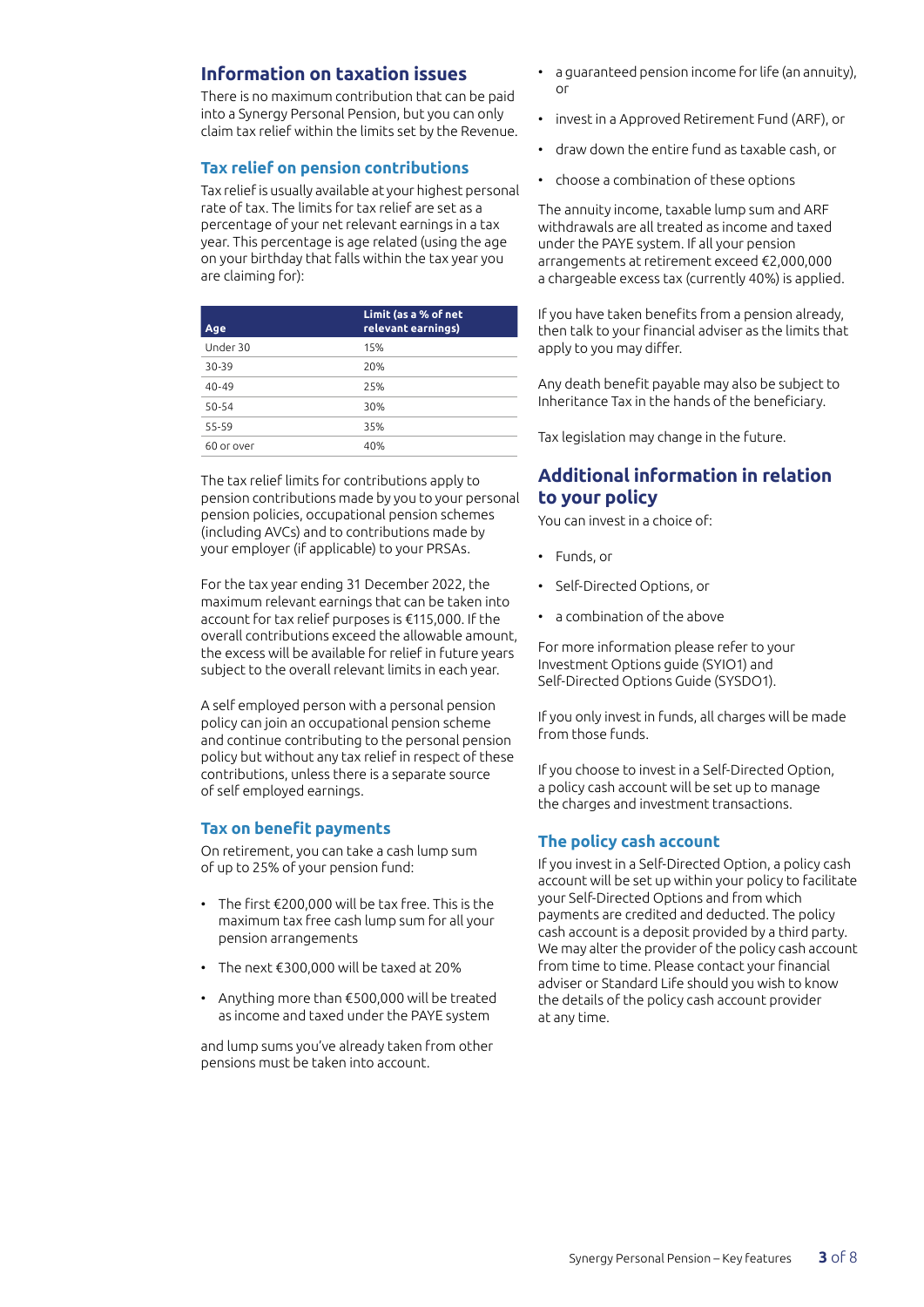#### **Deductions from the policy cash account**

The following will be deducted from the policy cash account if applicable to your investments:

- Switches between investment options
- Policy cash account management charge
- Deposit management charge
- Execution-only stockbroking management charge
- Allocation rate charge
- Fund based charge
- Switch charge
- Early encashment charge
- Policy fee

Please refer to your Personal Illustration and the Self Directed Options Guide (SYSDO1) for more information on charges.

#### **Credits to the policy cash account**

The following may be credited to the policy cash account if applicable to your investments:

- Switches between investment options
- Annual management charge rebate
- Interest payments on balances in the policy cash account
- Interest payments on balances on deposits

The interest rate payable on balances in the policy cash account is variable. Depending on economic circumstances, it is possible that interest will not be payable on money held in the policy cash account.

It is also possible that instead of interest being payable you may be charged to operate the policy cash account. This may be because, for example, the policy cash account provider may charge Standard Life to operate the policy cash account. If an additional charge is payable by you we will give you as much notice as possible. We may not be able to give you one month notice if the policy cash account provider changes the terms without giving Standard Life sufficient notice.

To find out the current rate of interest on the policy cash account, please contact your financial adviser or Standard Life.

#### **Maintaining the policy cash account**

It is important to keep a balance in the policy cash account to cover the costs of managing the investments held in your policy.

There is a minimum balance set by Standard Life to be held in the policy cash account. It depends on which investment option you choose and the commission you have agreed with your financial adviser. The relevant minimum balance required at any time is available by contacting Standard Life.

If the policy cash account falls below the minimum set by Standard Life, we will contact you requesting you to pay additional contributions: failing this we may sell some of the assets in your policy in order to bring the policy cash account up to the minimum balance set by Standard Life.

#### **Risks**

All investment choices are made at your own risk so it is important to seek appropriate financial advice.

Standard Life is not responsible for the performance or solvency of the providers of the investments available through the policy.

Should you invest in a Self-Directed Option, or have money in the policy cash account, we will not be liable for any loss suffered by you in the event that a provider defaults. This means that you bear the risk in the event of default of a provider of the Self-Directed Options or the policy cash account.

External investment managers are responsible for the management of funds, including what they invest in. This means that Standard Life is not responsible for the performance of these funds, or the solvency of the external investment manager.

In order to maintain fairness between those remaining in and those leaving a fund, we may, in exceptional circumstances,

- change the pricing basis of a fund to reflect cashflows in and out. If it's a property based fund, due to the high transaction charges associated with the assets, this can result in a significant movement of the fund price
- we may also wait before we carry out your request to switch your funds, transfer or cash in your policy. This delay could be for up to a month. But for some funds, the delay could be longer, for example, if it's a property based fund, it may be up to 12 months because property and land can take longer to sell.

If we have to delay switching, transferring or cashing in, we'll use the fund prices on the day the transaction takes place – these prices could be very different from the prices on the day you made the request.

The value of investments linked to this policy may be affected by fluctuations in interest rates, exchange rates and/or economic and political situations.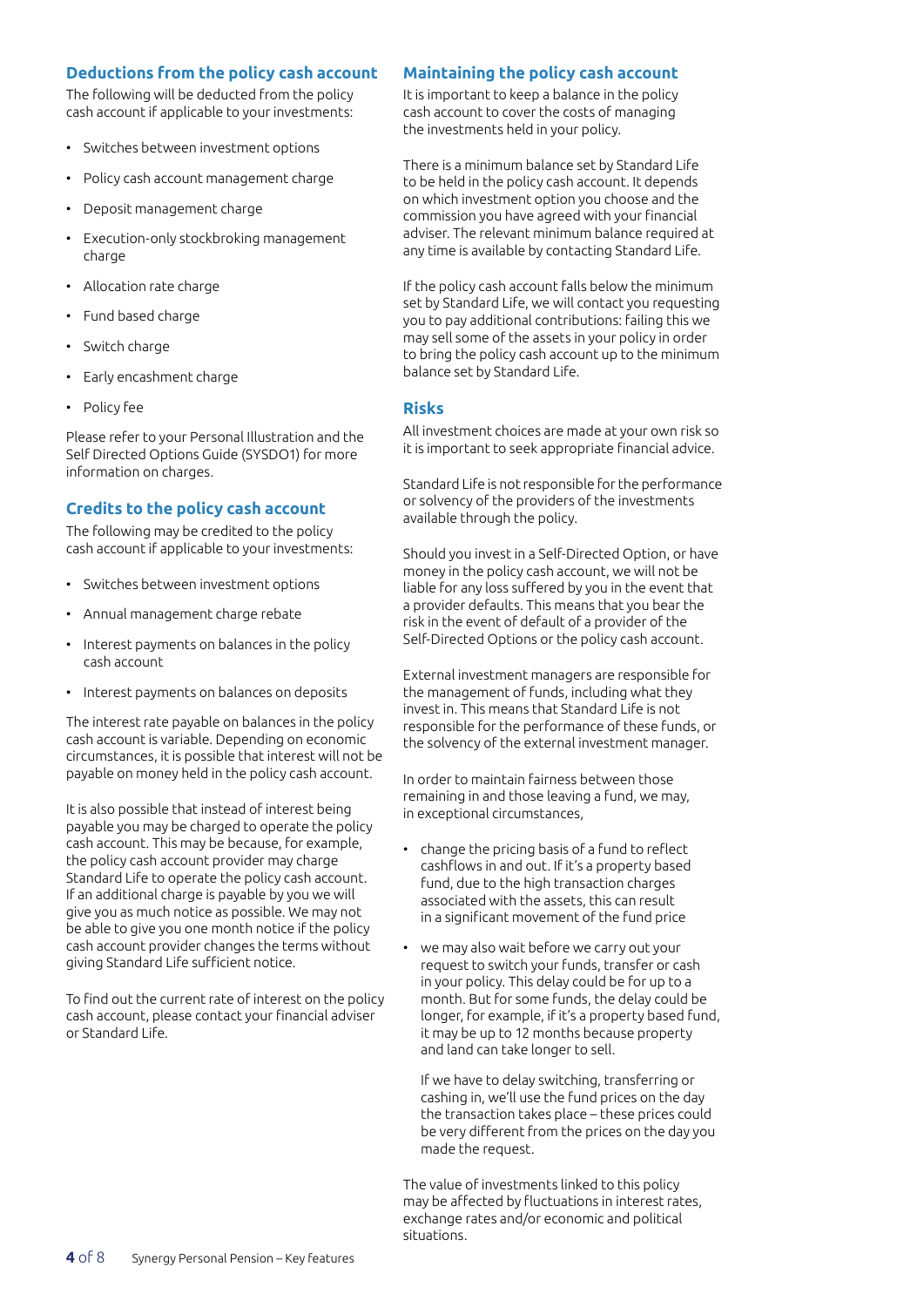#### **Contribution payment methods**

At the start of your policy, you decide on the proportion of each contribution to be invested in your choice of investments.

These proportions and the allocation rate are shown on your Personal Illustration. At any time, you can change these proportions for future regular contributions. You can also change your existing investments at any time.

See the Investment Options guide (SYIO1) for more information on your investment choices.

This policy can be set up using a single or regular contribution or a transfer payment. You can add single contributions and transfer payments, increase and decrease your regular contribution payments.

Changes to regular contributions, or payment of single contributions and transfer payments, are subject to our minimum contribution levels. For details of the minimum contributions please contact your financial adviser or Standard Life.

If you want to:

- increase or decrease regular contributions, or
- change future regular contribution investment choice, or
- change the date contributions are collected

Let Standard Life know at least one month before you want the change to take place.

If you want to change the frequency of your regular contributions, this can only take place on your policy anniversary, with one month's notice.

Contributions paid monthly, quarterly and halfyearly must be made by direct debit. For yearly contributions, you can choose to pay by direct debit, cheque or bank draft. Single contributions or transfer payments must be paid by cheque, bank draft or by credit transfer.

#### **Charges**

The charges that apply to your policy are outlined in your Personal Illustration. If you have invested in Self Directed Options, please see the Self Directed Options Guide (SYSDO1).

Switching between assets is free for the first 12 switches in any 12 month period. Currently, each subsequent switch within the same period costs €60.

If you choose to retire or transfer out within five years of a contribution being allocated, there may be a charge. Please see 'What happens if you want to cash in the policy early or stop paying contributions?' for more information.

If you invest in funds, an Annual Management Charge will be deducted each day before the fund price is calculated. See the Investment Options Guide (SYIO1) for the charge that applies.

We will also deduct charges based on the type of commission you have agreed with your financial adviser:

- An allocation rate charge may apply
- A fund based charge may be payable

These charges are shown in your Personal Illustration.

These are our charges as at December 2021. We regularly review our charges and sometimes we need to increase them to reflect changes in our overall costs or assumptions. Any increase will be fair and reasonable and we will notify you of such changes.

#### **Annual management charge rebate**

This rebate applies to Funds and Self Directed Options and the policy cash account.

#### **Pension benefits**

On retirement, you can take a cash lump sum of up to 25% of the value of your policy and with the balance, subject to Revenue rules, you can

- buy a guaranteed pension income for life (an annuity) or
- invest in a Approved Retirement Fund or
- draw down the balance as taxable cash or
- choose a combination of these options

#### **Death benefit**

On your death, we will pay the value of your policy to your estate.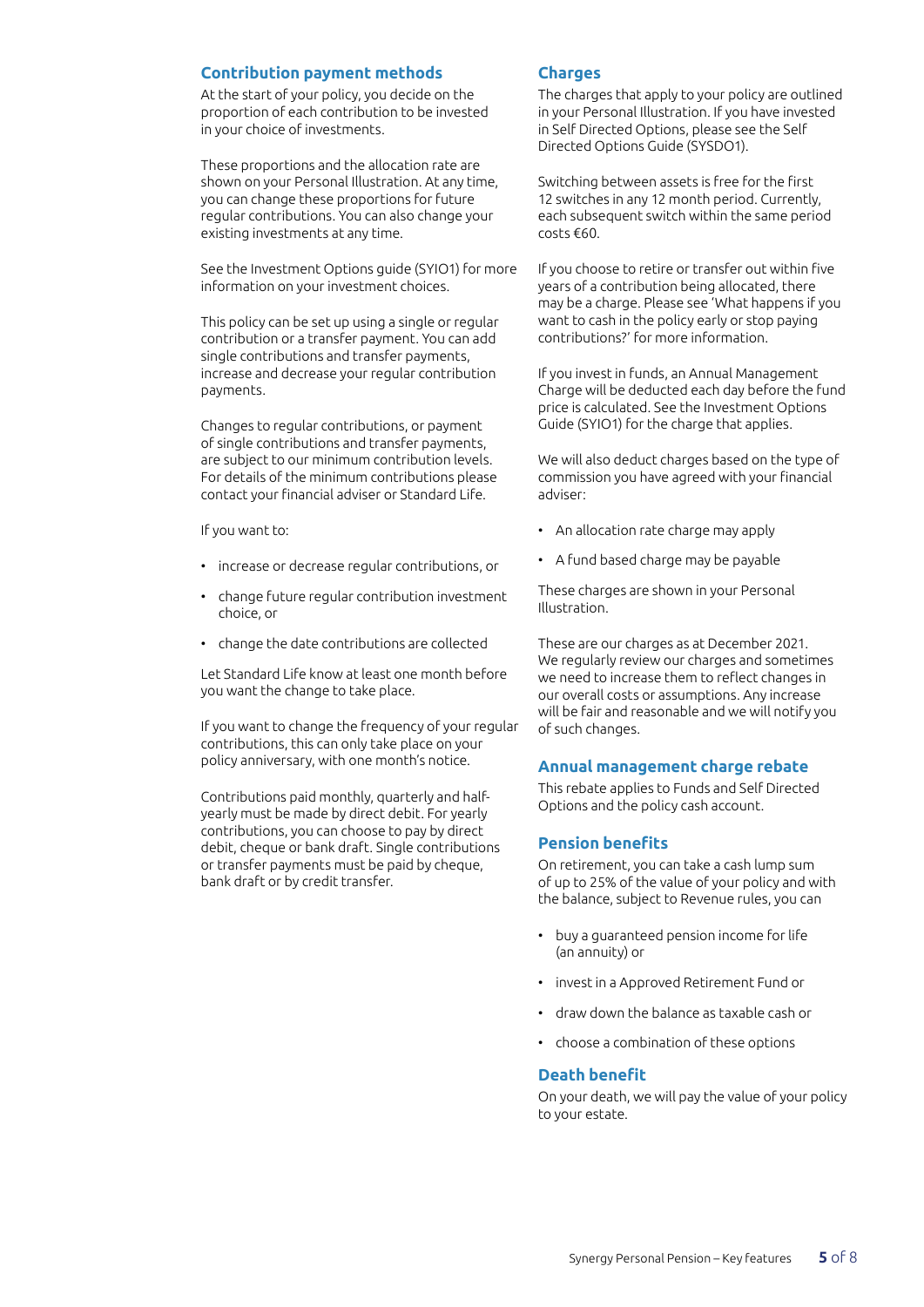#### **Your right of cancellation**

If you take out a Synergy Personal Pension and you change your mind about keeping it, you can cancel the policy within 30 days from when you get your policy schedule and statement of reasonable projection.

We will refund any regular contributions paid by you.

If you paid a single contribution or transfer payment, we will refund it. However, if the value of the assets linked to it has fallen between the time your single contribution or transfer payment was invested and your instructions to cancel are received, there will be a deduction, to cover this fall in value. If applicable, the deposit or stockbroking provider may also deduct their early withdrawal charge or dealing charge before we make any payment.

#### **Handling complaints**

If you have a complaint please write to the Operations Director, Standard Life, 90 St Stephen's Green, Dublin D02 F653. If you want information on our complaint handling procedure, please ask us.

If you aren't satisfied with our reply, you can refer your complaint to the Financial Services and Pensions Ombudsman. This won't affect your legal rights.

#### **Data Protection Notice – Using your personal information**

We will collect and use personal information about you such as your name, date of birth and address in order to provide this product or service and manage our relationship with you. It may be necessary as part of this product or service to collect and use personal information which is defined as 'sensitive' by data protection law. Any sensitive personal information will only be collected and used where it's needed to provide the product or service you have requested or to comply with our legal and regulatory obligations and where we have obtained your explicit consent to process such information.

To provide this product or service and meet our legal and regulatory obligations, we will keep your personal information and copies of records we create (for example, phone calls with us) while you are a customer of ours. Even when you no longer have a relationship with us, we are required to keep information for different legal and regulatory reasons. The length of time will vary and we regularly review our retention periods to make sure they comply with all laws and regulations.

The information collected may be shared with other parts of the Phoenix Group and other companies we work with to support us in the provision of the product or service you have with us. We may also share your information with our regulators (for example, the Central Bank of Ireland), the Revenue Commissioners, your financial adviser, and for applicable products and services, your employer where necessary and lawful to do so. Whenever we share your personal information, we will do so in line with our obligations to keep your information safe and secure.

The majority of your information is processed in Ireland. However, some of your information may be processed by us or the third parties we work with outside of the European Economic Area (EEA), including countries such as the UK and USA. Where your information is being processed outside of the EEA, we take additional steps to ensure that your information is protected to at least an equivalent level as would be applied by Irish data privacy laws, for example, we will put in place legal agreements with our third party suppliers and do regular checks to ensure they meet these obligations.

For more information on how Standard Life International dac processes your personal information and what your rights are, please read our Privacy Policy at **www.standardlife.ie/privacy** or write to the Data Protection Officer, Standard Life, 90 St Stephen's Green, Dublin D02 F653.

We may make changes to this notice. If we do, we will update our Privacy Policy on **www.standardlife.ie/privacy**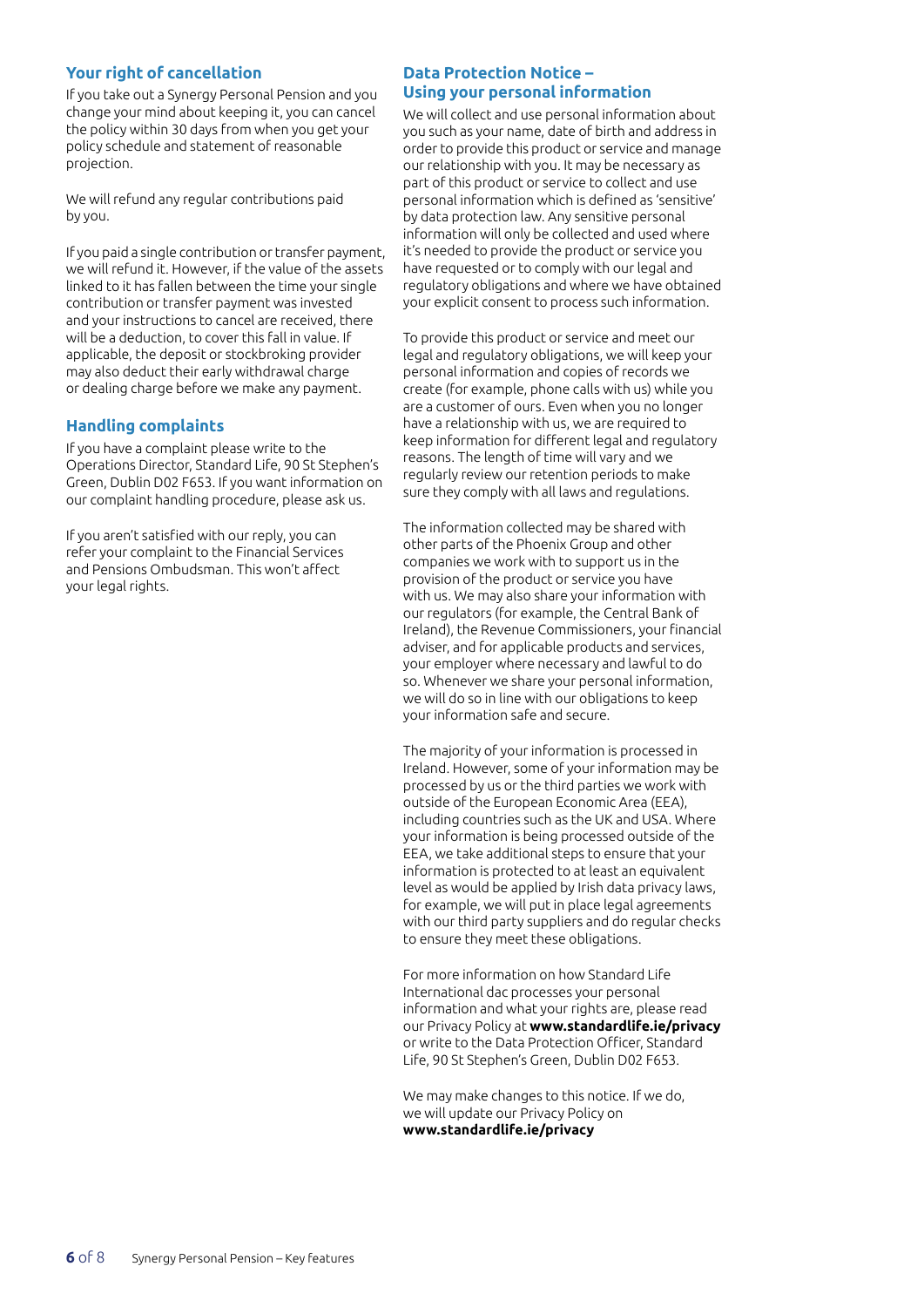#### **General information**

The Synergy Personal Pension is underwritten by Standard Life International dac in Ireland.

Standard Life International dac is part of the Phoenix Group. Phoenix Group has an asset management partnership with the abrdn Group. abrdn is a brand of Aberdeen Asset Management and Standard Life Investments/Aberdeen Standard Investments (which are part of the abrdn Group). You can find out more at

#### **www.thephoenixgroup.com**

During the term of your policy, Standard Life will tell you if we change

- Our name,
- Our legal form,
- Our main address, or
- Your policy, (with the exception of taxation issues, please refer to the earlier section **'Information on Taxation issues'**).

Each year, we will send you a statement detailing the value of your policy.

The Synergy Personal Pension is subject to the laws of Ireland. This Key Features document aims to give information on the main features, benefits and risks of the Synergy Personal Pension. It assumes that the policy owner pays their own contributions. Terms and conditions of your policy will be contained in your policy schedule, policy provisions (SYPP60) and statement of reasonable projection, which you will receive when the policy is set up.

All references to tax and legislation are based on Standard Life's understanding of law and practice as at December 2021.